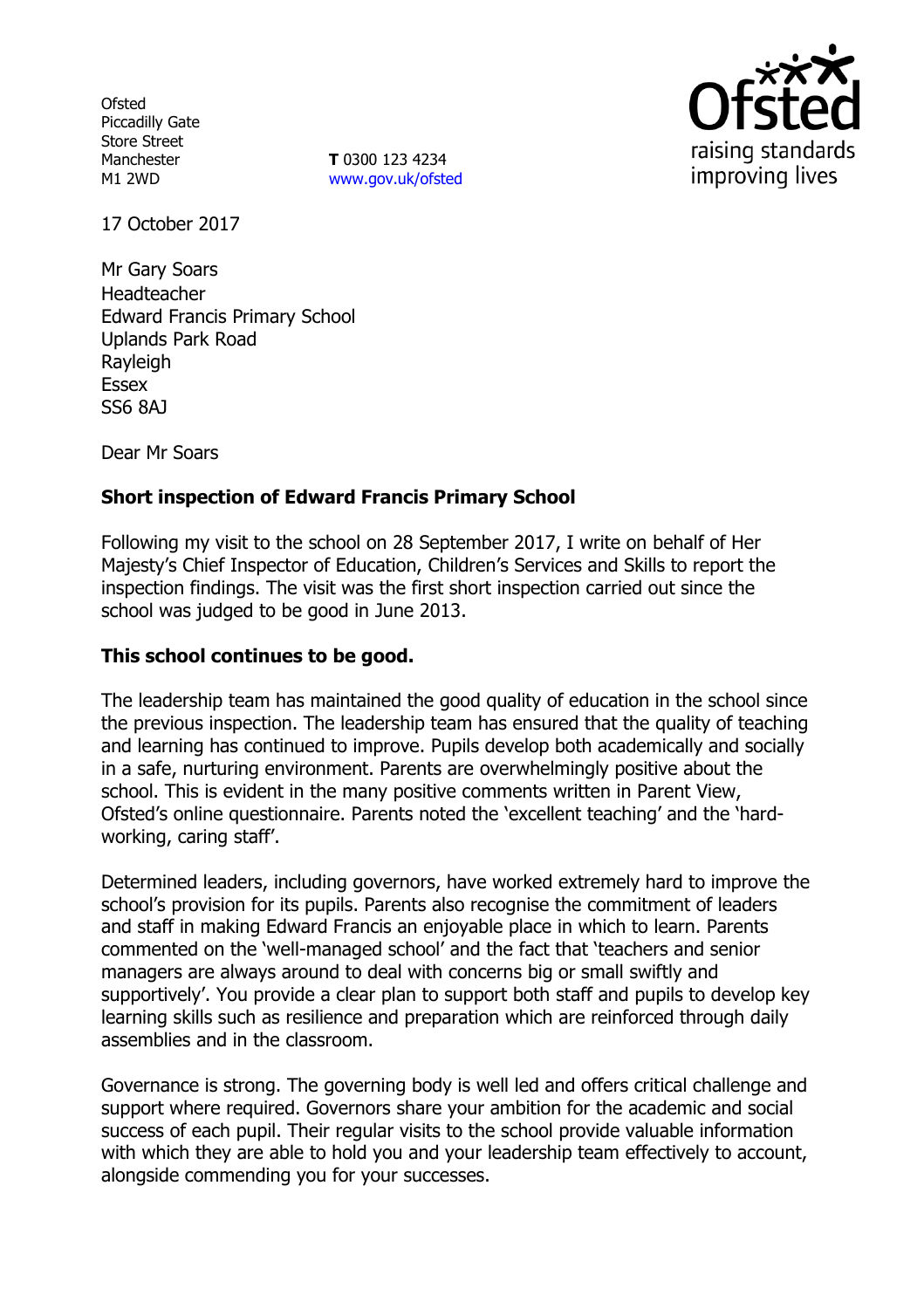

Pupils' behaviour is exemplary. They are respectful of each other and adults. This results in a harmonious learning environment throughout the school. Pupils are very enthusiastic about the topics they study. Teachers have high expectations of pupils and pupils respond appropriately. You have ensured that pupils have access to a broad and rich curriculum through which they can learn a range of skills and new knowledge and understanding. Pupils have many opportunities to learn about democracy and freedom of speech. As a consequence, very many pupils are developing into confident, articulate members of the community.

As leaders, you have correctly judged the teaching of mathematics to be a strength of the school. Strong leadership in mathematics has ensured that pupils both enjoy and achieve well in mathematics. Lessons are structured effectively across the key stages to ensure that pupils develop and extend their skills, knowledge and understanding. Teachers provide engaging resources and challenging lessons that are tailored to the needs and interests of pupils. They give clear guidance to pupils so they continue to make good progress and achieve well.

You and your leaders take decisive action where you consider improvements are required. For example, as a result of your work in improving the use of the Reception indoor and outdoor learning environment, the percentage of children making a good level of development has continued to improve each year.

You recognise that there are still areas in which the school needs to strengthen and develop further. For example, you agreed that pupils' achievements in writing require further improvement. Pupils do not have enough opportunities to write extended pieces in other curriculum subjects. Teachers do not routinely provide precise enough guidance to help pupils improve their writing further.

# **Safeguarding is effective.**

Pupils told me how safe they felt at Edward Francis Primary School. They explained how adults were always on hand to listen to them if they needed support. Parents also commented on the strong pastoral support at the school. One parent stated that 'pupils were made to feel valued, respected and cared for'. Pupils understand the importance of keeping safe when on the internet and know what to do to keep safe.

Pupils can define bullying and told me categorically that it did not happen very often at the school and that staff resolved issues very quickly when they arose. School records confirm this to be the case.

Leaders, including governors, are vigilant about safeguarding at the school. They ensure that all records and checks on staff who work at the school are compliant with statutory requirements and maintained securely. Inspection evidence demonstrates that safeguarding leads are tenacious in ensuring that vulnerable pupils are given the support and protection they require.

Adults who work at the school receive regular safeguarding training. They are alert to their responsibilities and know what to do if they have concerns about the well-being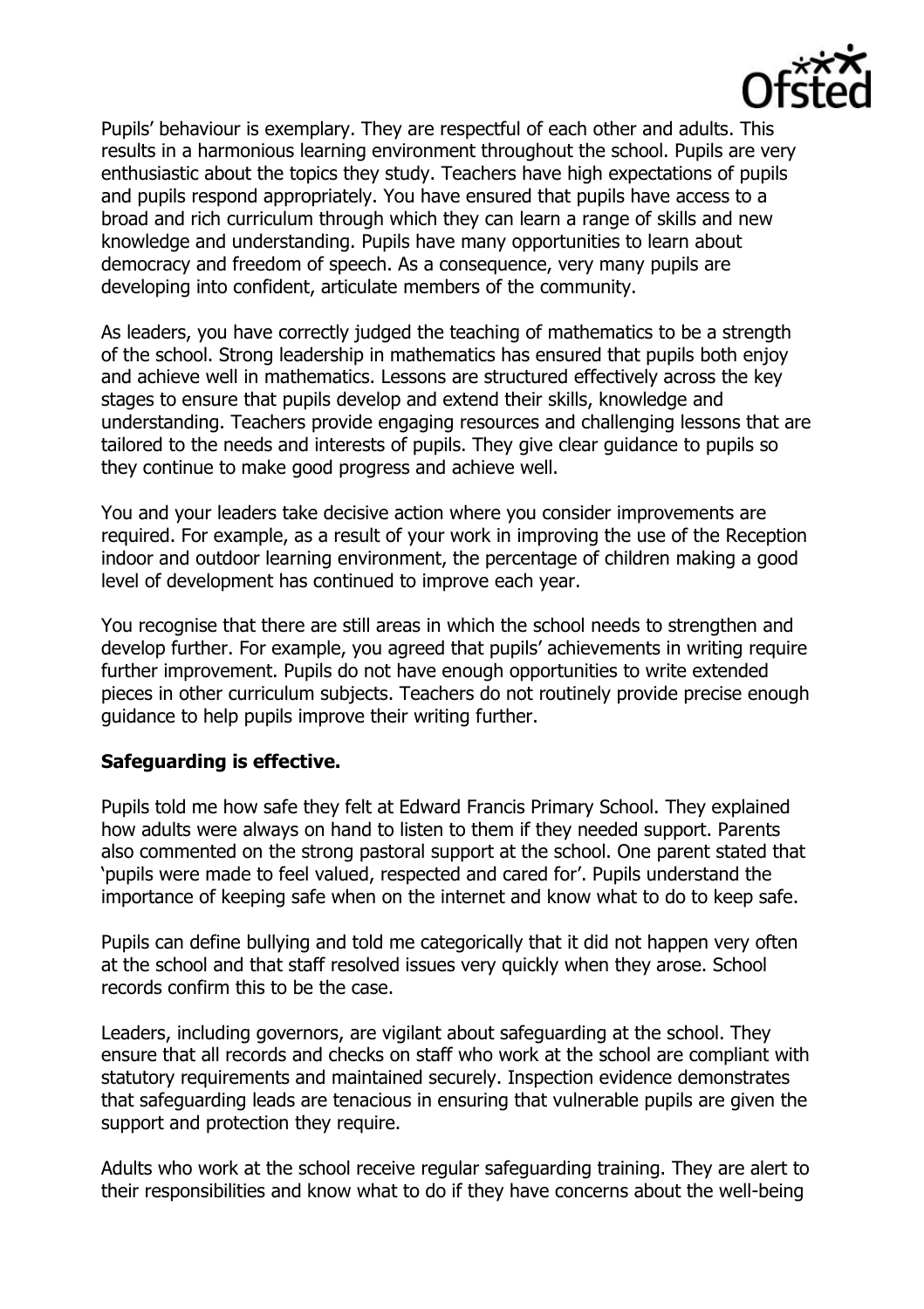

of a pupil. The reporting systems in place ensure timely and appropriate support for pupils.

# **Inspection findings**

- To ascertain that the school remained good, one of my lines of enquiry was about pupils, including progress in writing for disadvantaged pupils and pupils who have special educational needs and/or disabilities. Although most pupils made progress in line with other pupils nationally, many did not make rapid progress in 2016. However, you and your leadership team have focused on improving the quality of teaching and learning of writing across both key stages. As a consequence, pupils' handwriting is neat and presentable. Most pupils in Year 1, for example, are able to write letters and words very well. Additionally, the English lead introduced an approach to the teaching of spelling which has had immediate impact. Pupils' spelling outcomes at key stage 2 exceeded national outcomes in 2016.
- You have introduced a clear approach to monitoring the quality of teaching and learning. Your leadership structure affords an overview of year groups alongside specific subject areas. As a consequence, leaders are very well informed about the quality of teaching and standards of pupils' attainment and progress in writing. Regular training alongside moderation of assessments, both internally and externally with partner schools, have supported the development of your staff. However, you acknowledge that you need to continue to develop pupils' opportunities to write extensively in other areas of the curriculum. Also, you are continuing to focus on improving the impact of teachers' assessment and guidance on improving pupils' writing.
- My second line of enquiry was about how leaders are ensuring that pupils receive a broad and balanced curriculum. You and your leadership team continually review the quality of the curriculum at all key stages. As a result, pupils study a range of interesting subjects such as science, history, geography and physical education. The school's thematic approach also fosters many links between specific subject areas which the pupils enjoy. For example, pupils in Year 5 study the text, 'The amazing story of Adolphus Tips' in English alongside broadening their understanding of the history of the Second World War. I observed Year 5 pupils asking extremely perceptive questions about the emotional and social impact of the war on child evacuees in Britain.
- You also offer a rich variety of after-school clubs which are attended by many pupils. For example, pupils can study computer coding, dance and sport. Many pupils told me how much they valued these opportunities. Additionally, pupils told me how much they appreciated the rich programme of external visitors and trips which strengthen their understanding of what they have learned in the classroom. For example, Year 3 pupils attended a Stone Age re-enactment day which taught them how to make fire and live as they did in the Stone Age.
- To ensure the high quality of teaching across the curriculum, subject leaders monitor and support teaching in all areas. Inspection evidence such as lesson observations and documentation from your monitoring demonstrates that pupils receive a rich, well-taught curriculum.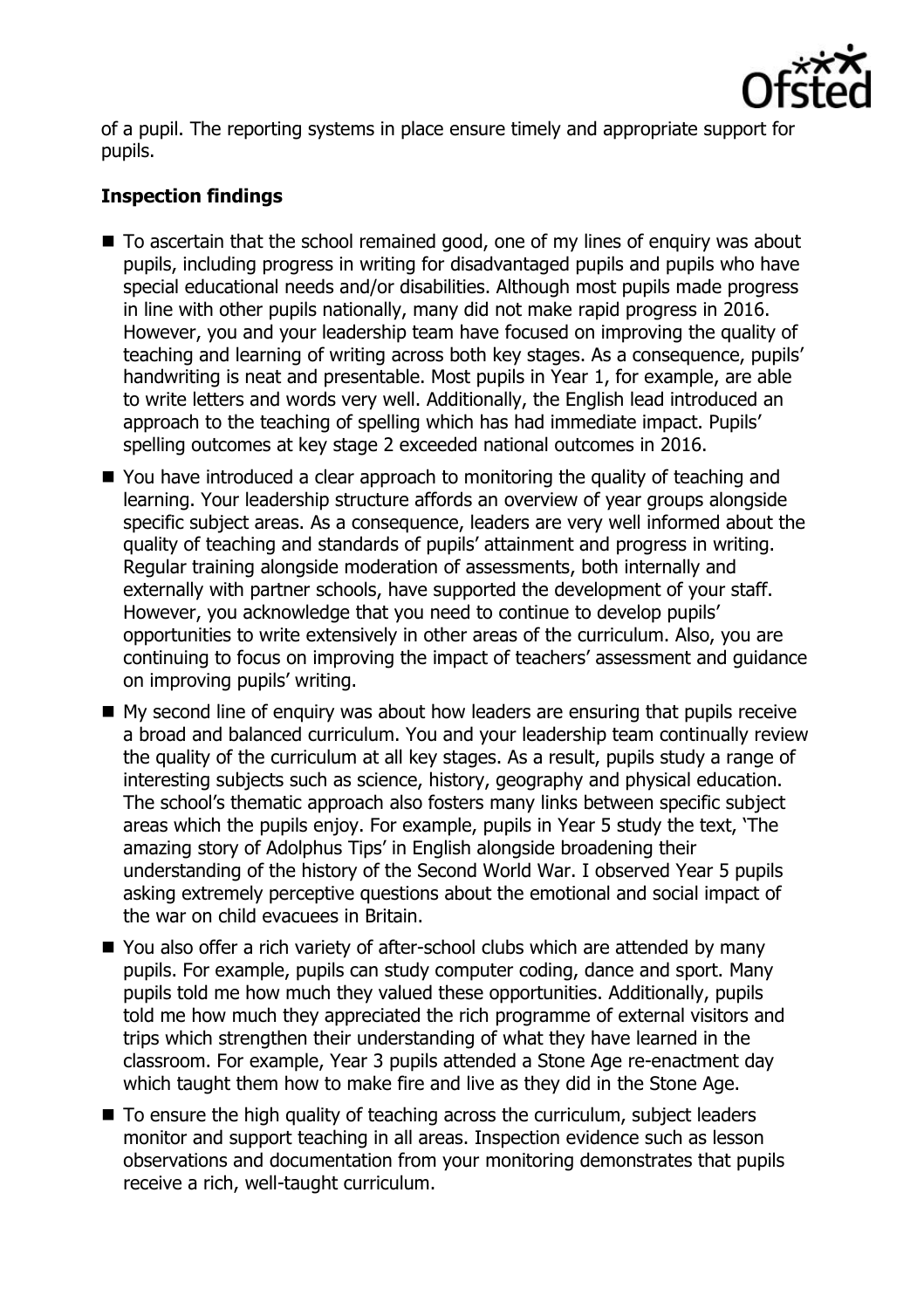

- $\blacksquare$  I also sought to establish how well the most able pupils, including the most able disadvantaged pupils, achieve across the curriculum. You ensure that the most able disadvantaged pupils receive additional, tailored support to enable them to reach their potential. The most able pupils receive additional challenge in mathematics, reading and other areas of the curriculum.
- $\blacksquare$  I observed lessons where pupils chose the mathematics questions they wanted to answer. Many pupils chose challenging questions but through paired discussions, well-chosen resources and careful guidance from the teachers and teaching assistants, pupils made considerable progress in their understanding. Many of the most able pupils told me that mathematics was their favourite subject. You have ensured that teachers provide topics suitable to the needs of all pupils, including the most able pupils.
- My final line of enquiry was about how well pupils are prepared to keep themselves safe. Pupils' conduct in class and around the school is exemplary. Pupils are kind, helpful and courteous. The curriculum helps pupils to keep safe in the world beyond school. For example, pupils learn about the dangers of the internet through lessons and external visitors such as the police.

## **Next steps for the school**

Leaders and those responsible for governance should ensure that:

- $\blacksquare$  teachers provide more opportunities for pupils to write across the curriculum in subjects other than English
- $\blacksquare$  teachers provide more precise quidance to pupils about how to improve their writing in line with school policy.

I am copying this letter to the chair of the governing body, the regional schools commissioner and the director of children's services for Essex. This letter will be published on the Ofsted website.

Yours sincerely

Susan Aykin **Her Majesty's Inspector**

#### **Information about the inspection**

During the course of this inspection I held meetings with you, other senior and middle leaders and two governors.

I spoke with pupils informally in classrooms and when walking around the school site. I also met formally with a group of 14 pupils.

I visited a range of classes across Reception, key stage 1 and key stage 2.